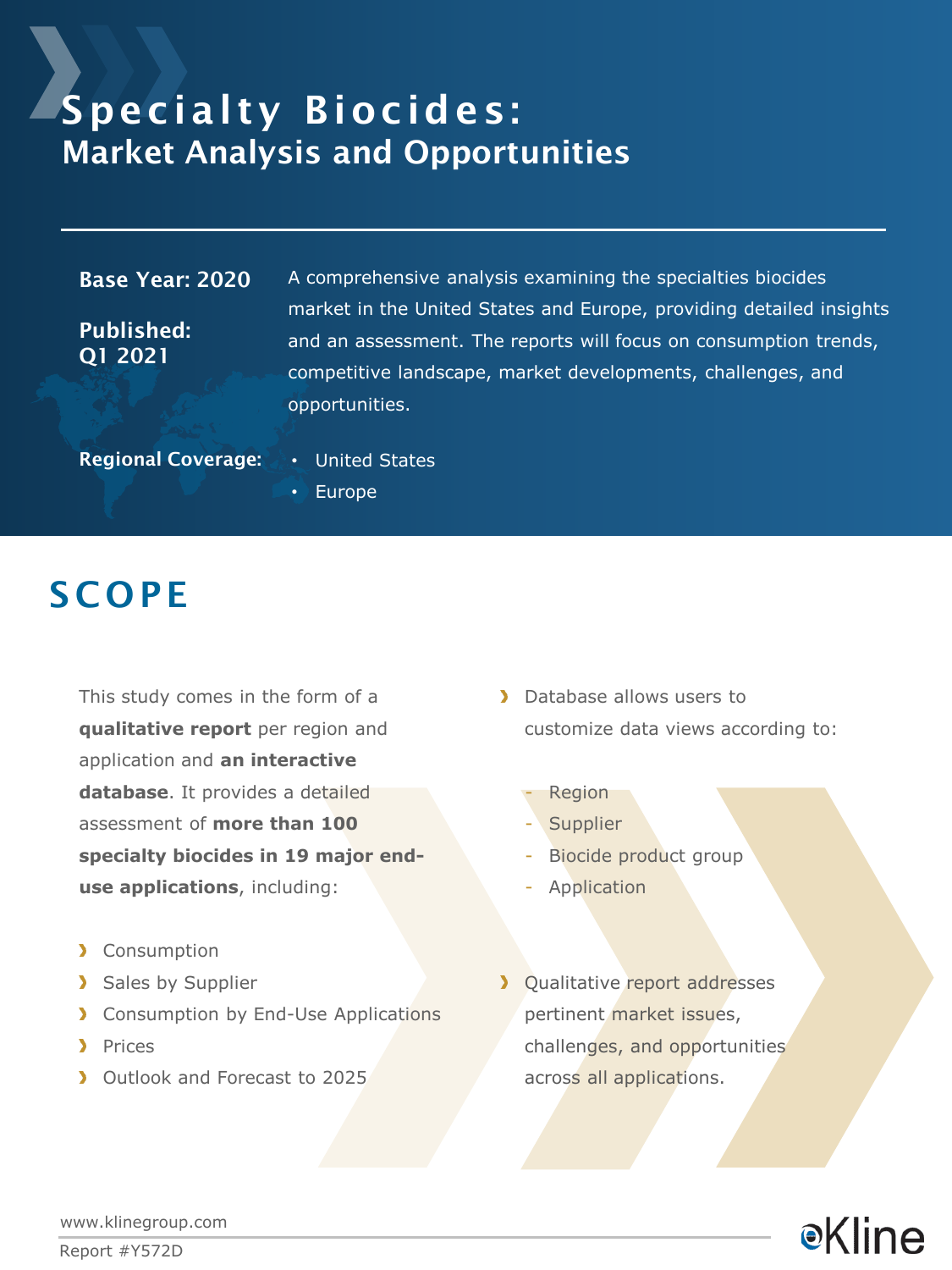# S COPE PRODUCTS

**These are examples only; the database contains over 100 specialty biocides.**

**e**Kline

| <b>Product group</b>            | <b>Examples</b>                                                                       |  |  |  |
|---------------------------------|---------------------------------------------------------------------------------------|--|--|--|
| <b>HALOGENATED BIOCIDES</b>     |                                                                                       |  |  |  |
| Chlorinated                     | Chloroisocyanurates                                                                   |  |  |  |
|                                 | Chlorothanonil                                                                        |  |  |  |
|                                 | Lithium hypochlorite, etc.                                                            |  |  |  |
| <b>Brominated</b>               | Sodium bromide                                                                        |  |  |  |
|                                 | DMDM hydantoin                                                                        |  |  |  |
|                                 | 2-Bromo-2-nitropropane-1,3-diol (BNPD), etc.                                          |  |  |  |
| Iodine-based                    | Iodophors                                                                             |  |  |  |
|                                 | 3-Iodo-2-propynylbutyl carbamate (IPBC), etc.                                         |  |  |  |
| <b>INORGANIC BIOCIDES</b>       | Cuprous oxide (Cu2O)                                                                  |  |  |  |
|                                 | Chromated copper arsenate (CCA)                                                       |  |  |  |
|                                 | Copper Hydroxide (Cu(OH)2)                                                            |  |  |  |
|                                 | Borates, etc.                                                                         |  |  |  |
| <b>NITROGEN-BASED BIOCIDES</b>  | Quaternary ammonium compounds (quats)                                                 |  |  |  |
|                                 | <b>Triazines</b>                                                                      |  |  |  |
|                                 | Tetrakishydroxymethyl phosphonium sulfate (THPS), etc.                                |  |  |  |
| <b>PHENOLIC BIOCIDES</b>        | Pentachlorophenol (PCP)                                                               |  |  |  |
|                                 | Phenoxyethanol                                                                        |  |  |  |
| <b>ORGANOMETALLICS BIOCIDES</b> | Copper naphthenate (CuN)                                                              |  |  |  |
|                                 | Copper thiocyanate (CuSCN)                                                            |  |  |  |
|                                 | Bis-(N-cyclohexyldiazeniumdioxy)-copper (Cu-HDO)                                      |  |  |  |
|                                 | 10,10'-Oxybisphenoxarsine (OBPA), etc.                                                |  |  |  |
| <b>ORGANOSULFUR BIOCIDES</b>    |                                                                                       |  |  |  |
| Isothiazolinones                | 5-Chloro-2-methyl-4-isothiazolin-3-one and 2-methyl-4 isothiazolin-3-one<br>(CIT/MIT) |  |  |  |
|                                 | 1,2-Benzisothiazolin-3-one (BIT), etc.                                                |  |  |  |
| Pyrithiones                     | Zinc-2-pyridinethiol-2-oxide (ZPT)                                                    |  |  |  |
|                                 | Sodium-2-pyridinethiol-2-oxide (NPT), etc.                                            |  |  |  |
|                                 | Methylenebis(thiocyanate) (MBT)                                                       |  |  |  |
|                                 | 2-(Thiocyanomethylthio) benzothiazole (TCMTB), etc.                                   |  |  |  |
| <b>MISCELLANEOUS BIOCIDES</b>   | Polyhexamethylene biguanide (PHMB)                                                    |  |  |  |
|                                 | Glutaraldehyde, Peracetic acid, etc.                                                  |  |  |  |

www.klinegroup.com

Report #Y572D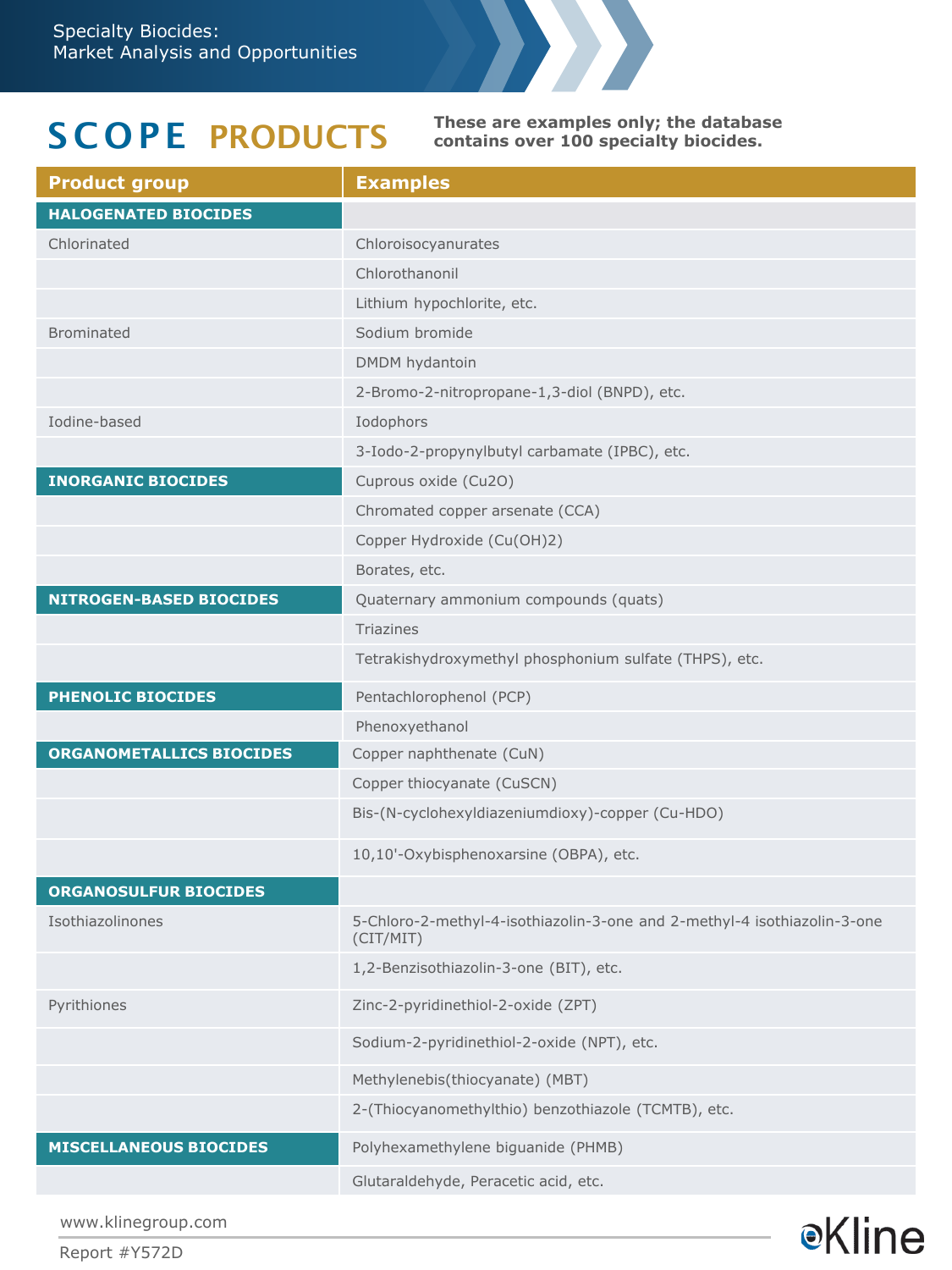# S COPE APPLICATIONS

| <b>HYGIENE</b>           | Agriculture |                               | PRESERVATION<br>USTRIAL<br>$\overline{2}$ | Adhesives and sealants                    | AND<br>AS<br>$\frac{1}{5}$ | Production                           |
|--------------------------|-------------|-------------------------------|-------------------------------------------|-------------------------------------------|----------------------------|--------------------------------------|
|                          | Aquaculture |                               |                                           | Antifoulant marine<br>coatings<br>Leather |                            | Storage                              |
|                          | Cleaning    | Household                     |                                           |                                           |                            | Transmission                         |
|                          | products    | Industrial &<br>institutional |                                           | Metalworking fluids                       | Ę<br>E                     | Cooling water                        |
|                          | Hospital    | Surface                       |                                           | Paints and coatings                       |                            | Paper                                |
|                          |             | cleaning<br>Instruments       |                                           | Plastics and resins                       |                            | Recreational water                   |
|                          |             | disinfection                  |                                           | Synthetic latex                           | $\overline{6}$             | Residential                          |
| polymers<br><b>SCOPE</b> |             |                               |                                           |                                           | ≏<br>ō<br>≃<br>ш<br>ā      | Industrial (marine<br>poles/pilings) |
|                          |             |                               |                                           |                                           |                            |                                      |

# **SCOPE**

### Introduction

#### Individual chapters

- Industrial Preservation
- **Water Treatment**
- Hygiene
- Oil & Gas
- Wood Preservation



### Each chapter contains:

• Macro-economic data about the enduse industry

- Regulatory issues
- Products grades and prices
- Key customers overview
- Consumption by active biocidal ingredient
- Channels of distributions
- Competitive landscape
- Value chain analysis
- Trends affecting the biocides market in the considered applications and market development

### Interactive database



www.klinegroup.com